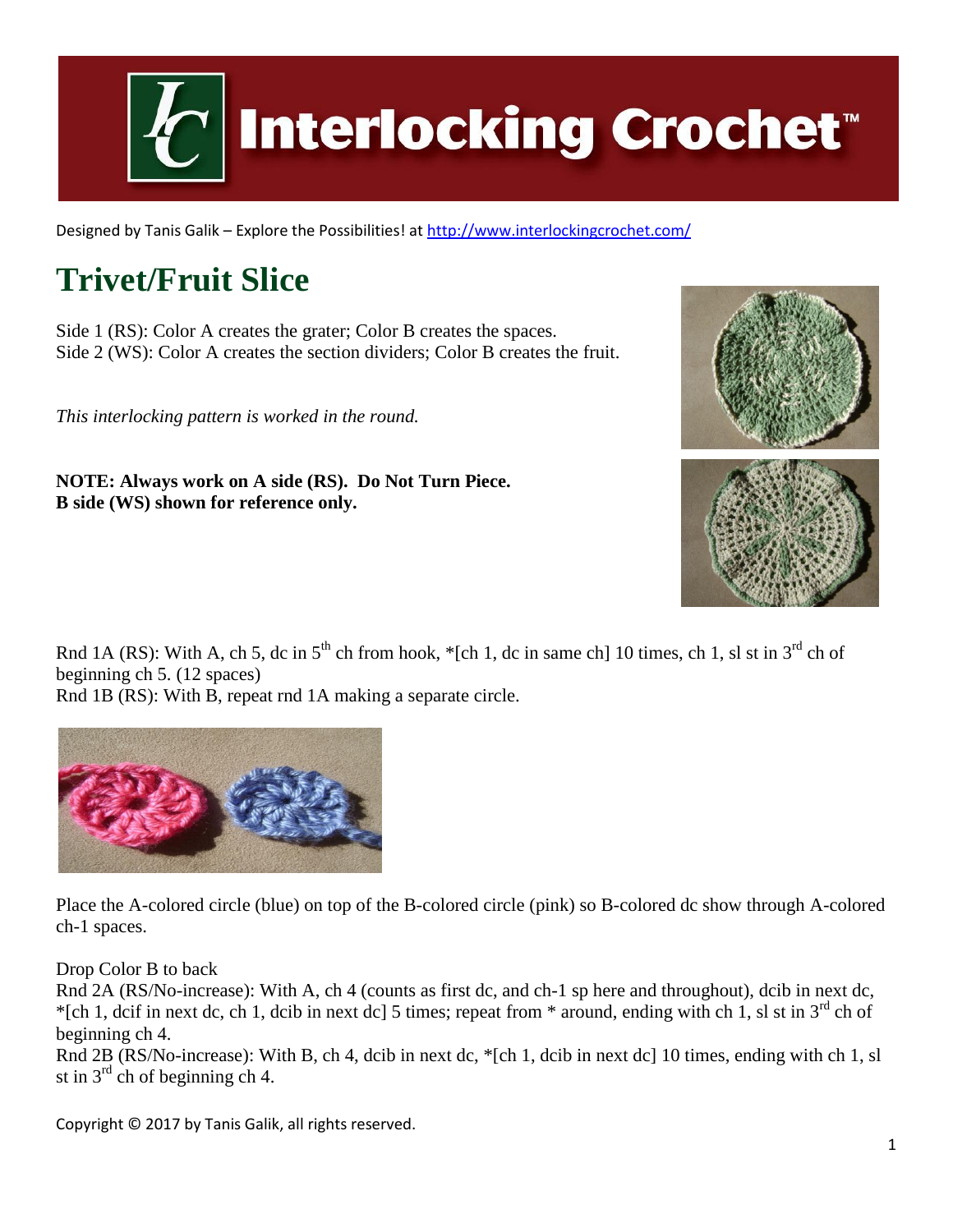

Drop Color B to back

Rnd 3A (RS/Increase rnd): With A, ch 4, dcif in base of ch 4, \*ch 1, (dcib, ch 1, dcib) in next dc, ch 1, (dcif, ch 1, dcif) in next dc; repeat from  $*$  around to last dc, (dcib, ch 1, dcib) in last dc, ch 1, sl st in  $3^{rd}$  ch of beginning  $ch 4 - (24$  spaces).

Rnd 3B (RS/Increase rnd): With B, ch 4, dcib in base of ch 4, \*ch 1, (dcib, ch 1, dcib) in next dc; repeat from \* around, ending with ch 1, sl st in  $3<sup>rd</sup>$  ch of beginning ch 4.



Copyright © 2017 by Tanis Galik, all rights reserved.